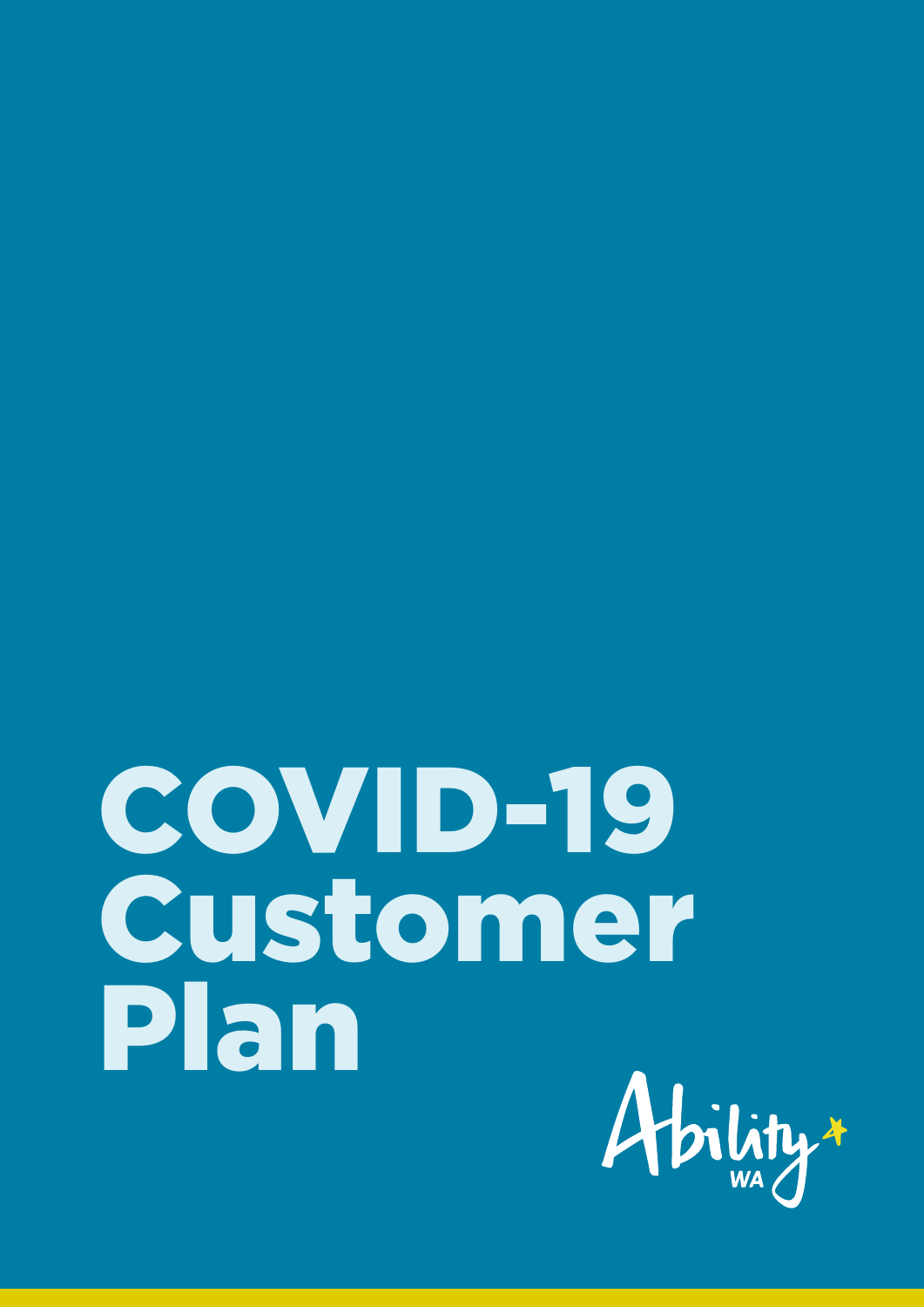

# COVID-19 Customer Plan

#### **During these uncertain times of COVID-19, it can be overwhelming not knowing how to prepare. You don't have to do this alone,** We're with you.

On the following pages there is a checklist of questions for you to help you prepare should life change due to COVID 19.

Some of the preparation you do now will be useful well beyond COVID-19 and can help you to respond to other emergency situations. One of your Ability WA Team will contact you or your family over the coming weeks to discuss this checklist with you and to make sure you have the support you need.

It would be a good idea to discuss these questions with your family and/or support coordinator.

The **BLUE ACTION SPACE** at the end of each section can be used to jot down any reminders of actions you need to take to get prepared.

We will store this information in our Customer Management System so that all Ability WA staff delivering your service are aware of your preferences and needs during this COVID time. We will provide you with a copy.

We will provide some useful resources such as the "All About Me" template for you on our Info Hub in our website abilitywa.com.au

Another useful website to help with preparing and planning at any time: [http://futurethinking.abilitycentre.com.au](http://futurethinking.abilitycentre.com.au
)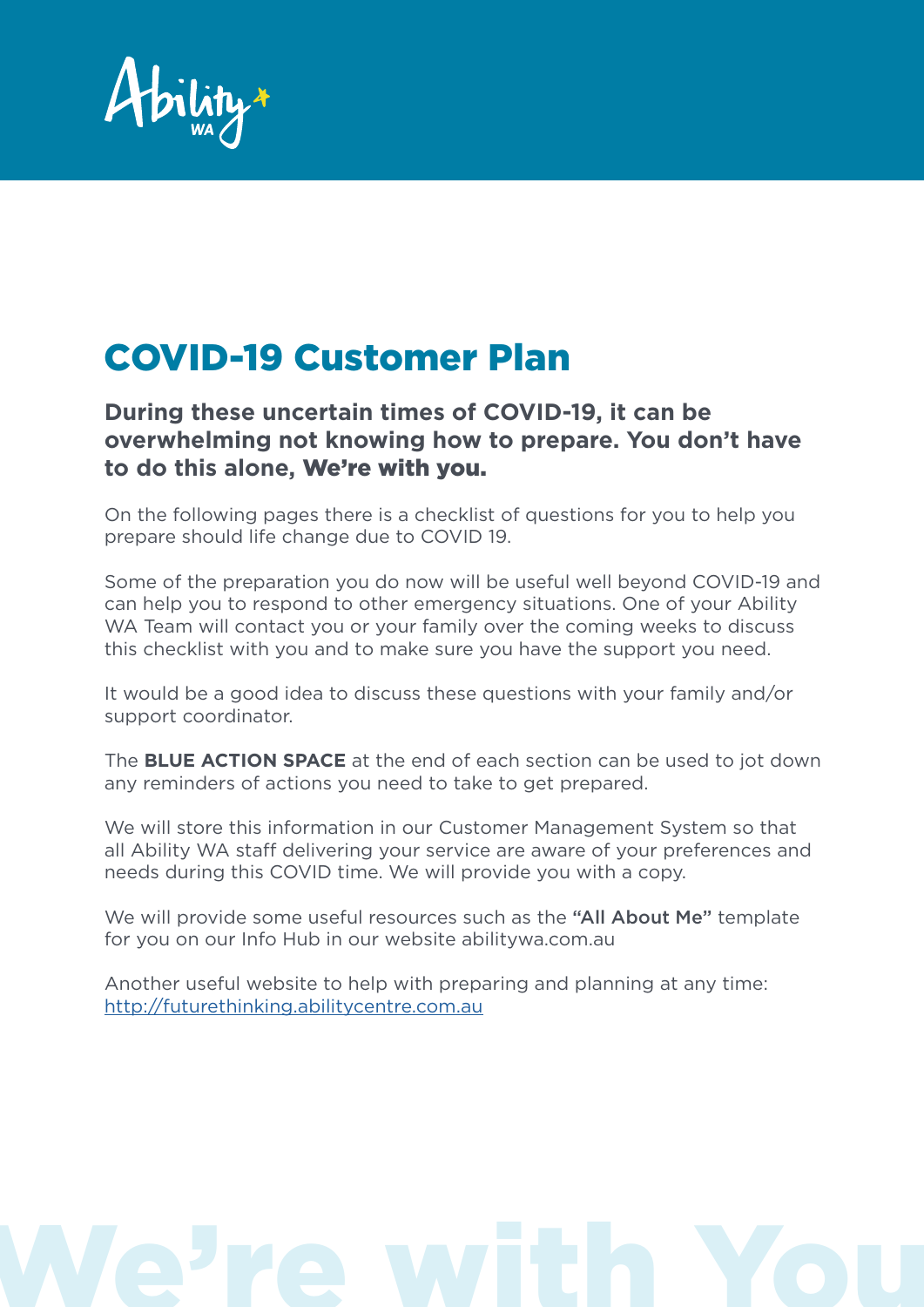

## About You

| <b>Name</b>                                                                                         |                                                                                             |                                                                                            |
|-----------------------------------------------------------------------------------------------------|---------------------------------------------------------------------------------------------|--------------------------------------------------------------------------------------------|
| Form Completed By                                                                                   | <b>Date Completed</b>                                                                       |                                                                                            |
| <b>My Communication</b>                                                                             |                                                                                             |                                                                                            |
| What is the best method<br>to contact you?                                                          | Phone call<br><b>Text</b><br>Email                                                          | Letter<br>Face to face                                                                     |
| What supports (if any) do<br>you use to communicate<br>with people who don't<br>know you that well? | None - I'm verbal<br>None - but I need some<br>A communication device<br>such as<br>A phone | An Ipad<br>My computer<br>My family/support person<br>interprets my needs<br>Sign language |
| <b>What technology can</b><br>you use to support face<br>to face communication<br>during COVID?     | Facetime<br>Zoom<br><b>Teams</b><br>Other                                                   |                                                                                            |
| <b>What apps/programs</b><br>will you use to stay<br>connected with your<br>family and friends?     | Messenger<br>Facetime<br>WhatsApp<br>Snapchat                                               | Zoom<br><b>Teams</b><br>Other<br>Who will help you get this set up?                        |
| Do you need help to set up<br>any of these communication<br>channels for you?                       | <b>No</b><br>Yes - who will help you?                                                       |                                                                                            |
| Who will you call -if you are<br>just not sure what to do?                                          | Name:<br>Phone:                                                                             |                                                                                            |
| Do we have your<br>current contact details?<br>If not, please write<br>them in the box provided     |                                                                                             |                                                                                            |
| <b>Communication Actions</b>                                                                        |                                                                                             |                                                                                            |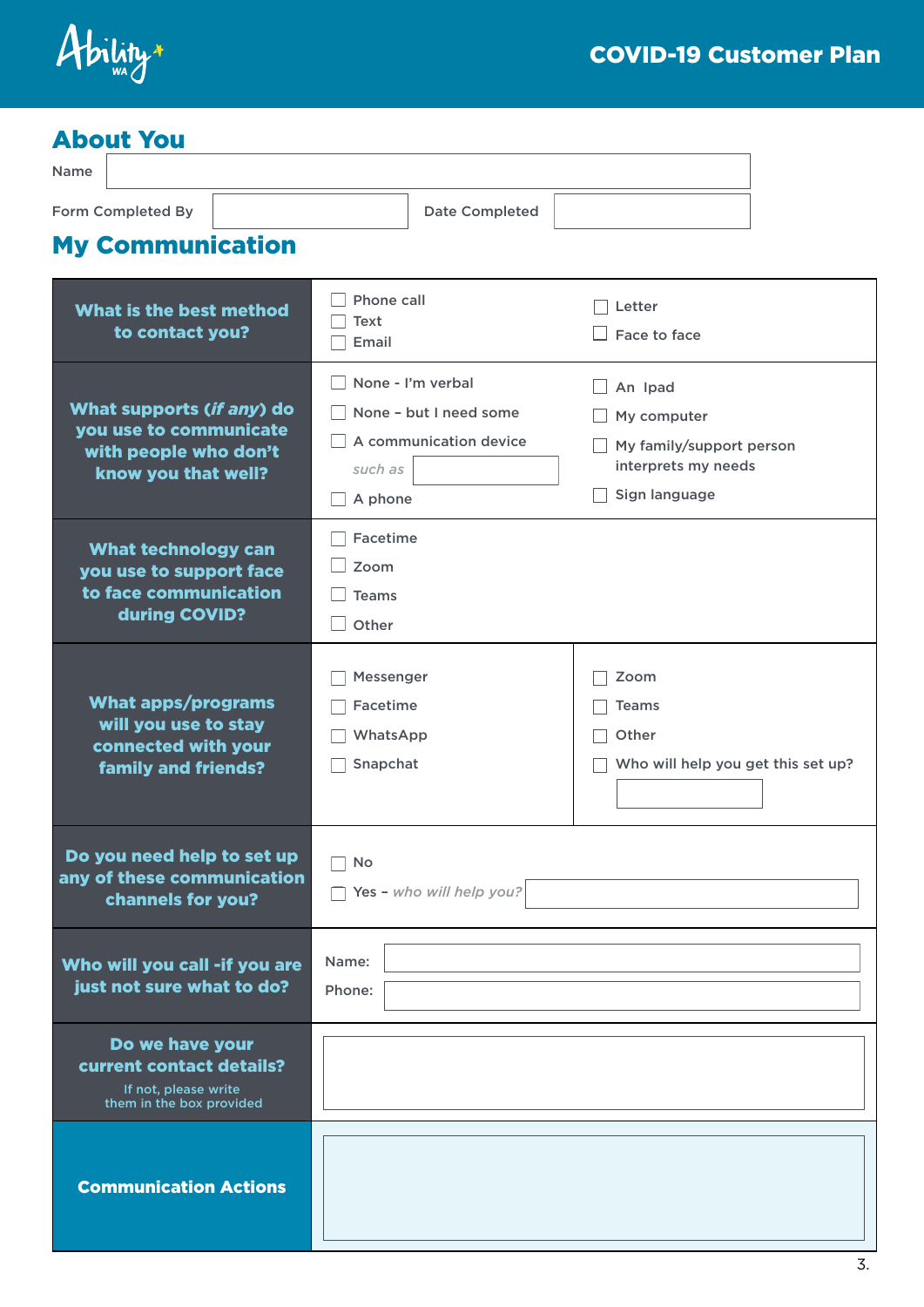

## My Health

| Who is responsible for<br>your health decisions?                                                              | Myself<br>Name<br>Someone else (Please write<br>name and phone number in<br><b>Ph Number</b><br>box provided to the right)                                                             |
|---------------------------------------------------------------------------------------------------------------|----------------------------------------------------------------------------------------------------------------------------------------------------------------------------------------|
| Who helps you make<br>decisions related to<br>your health?                                                    | I don't need any help<br>Please write below the best name<br>contact details for Family/GP/Other<br>No one<br>My Family<br>My GP<br>Other                                              |
| Do you need/have<br>other people to help<br>you to manage your<br>health conditions?                          | $\Box$ No<br>Yes, I need support to:<br><b>Buy my medication</b><br>Give me my tablets<br>Position me safely<br><b>Chest Physio</b><br>On call support<br>Other (nursing/Silver Chain) |
| Who are these people?                                                                                         | Name<br><b>Ph Number</b>                                                                                                                                                               |
| If these people become<br>unavailable who will<br>support you in this area                                    | Name<br>Ph Number                                                                                                                                                                      |
| If you are on regular<br>medications<br>Do you have a<br>printed list of these?                               | Yes I have a list of my regular medications<br>No I do not need this<br>I do not have a list but need one                                                                              |
| <b>Have you discussed</b><br>the supply of these<br>medications over the next<br><b>6 months with your GP</b> | $\Box$ I need a plan for my medication supply<br>$\Box$<br>I have discussed with my GP and do not need a plan                                                                          |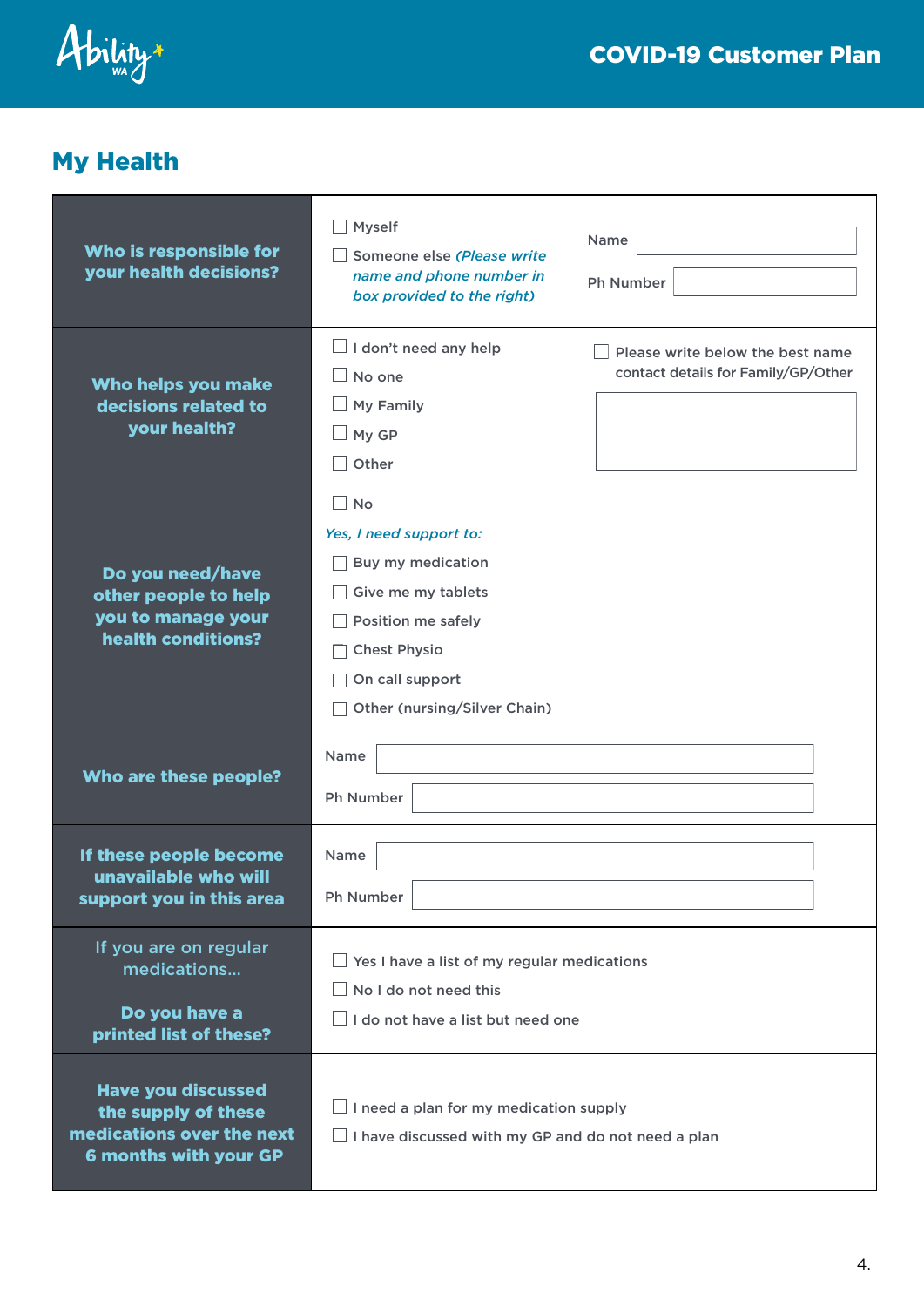

# My Health

| Do you need to contact your<br><b>GP / Specialist to discuss</b><br>how these appointments<br>are managed in a covid 19<br>environment?<br>Do you need to contact your<br>GP/specialist to discuss how these<br>are appointments are managed<br>in a COVID-19 environment<br>How will you stay on top<br>of preventative health<br><b>measures</b> eg vaccinations, | Appointment<br>Plan<br>Appointment<br>Plan<br>Appointment<br>Plan                                                                                                                                |
|---------------------------------------------------------------------------------------------------------------------------------------------------------------------------------------------------------------------------------------------------------------------------------------------------------------------------------------------------------------------|--------------------------------------------------------------------------------------------------------------------------------------------------------------------------------------------------|
| dental checkups<br>Who will you contact                                                                                                                                                                                                                                                                                                                             | A family member                                                                                                                                                                                  |
| if you become unwell?<br>You should contact this person if<br>you develop symptoms. are in self-<br>isolation or have been in contact<br>with a confirmed covid-19 case.<br>Please check how your GP will be<br>working during an outbreak                                                                                                                          | A friend<br>My GP<br>Other<br><b>Health direct 1800 022 222</b><br>Call National Coronavirus Hotline 1800 020 080                                                                                |
| If you need to go to<br>hospital what supports<br>might you need<br>Think about the possibility of<br>limited / no visitors                                                                                                                                                                                                                                         | Physical/personal support<br><b>List of medications</b><br>Phone/IPAD/charger<br><b>Communication device</b><br>"All About me" information (click here for link)<br>Equipment                    |
| Do you have<br>strategies to look after<br>your mental health                                                                                                                                                                                                                                                                                                       | None required<br>I access Psychology/Social work support through:<br>I stay connected with family/ friends<br>I will continue to access community groups, such as:<br>I need to set something up |
| <b>How will you maintain</b><br>or improve your<br>physical health?<br>If you have pain related<br>to your disability, how will<br>this be managed?                                                                                                                                                                                                                 | I have a plan in place<br>I need to speak to my physiotherapist<br>I may need a home program                                                                                                     |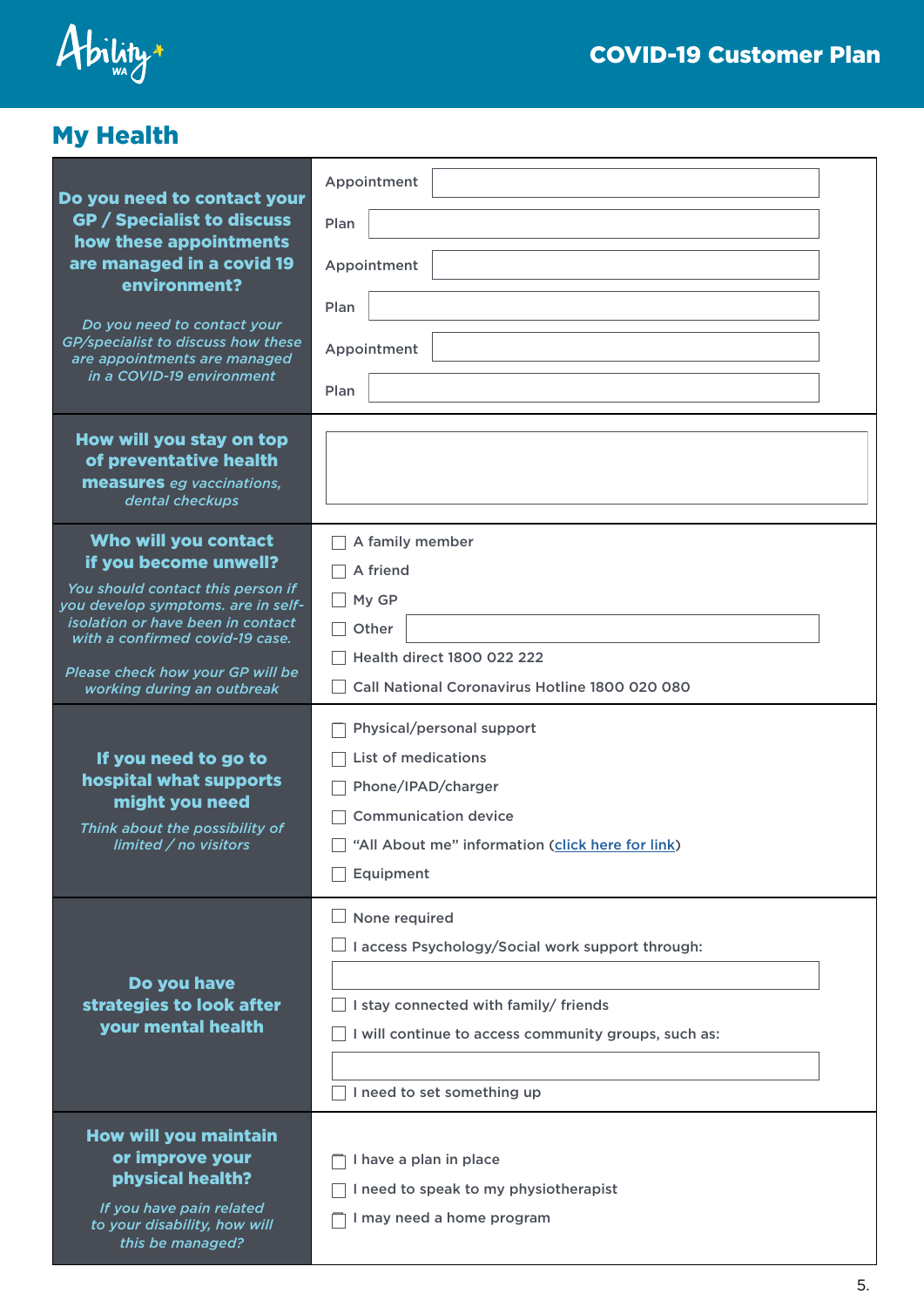

## My Health

| Have you got ways to get<br>sufficient supplies<br>of Protective equipment<br>for when you go out<br>of your house, or for people<br>who come in to your house?<br>(Masks, gloves, hand sanitiser) |  |
|----------------------------------------------------------------------------------------------------------------------------------------------------------------------------------------------------|--|
| <b>Health Actions</b>                                                                                                                                                                              |  |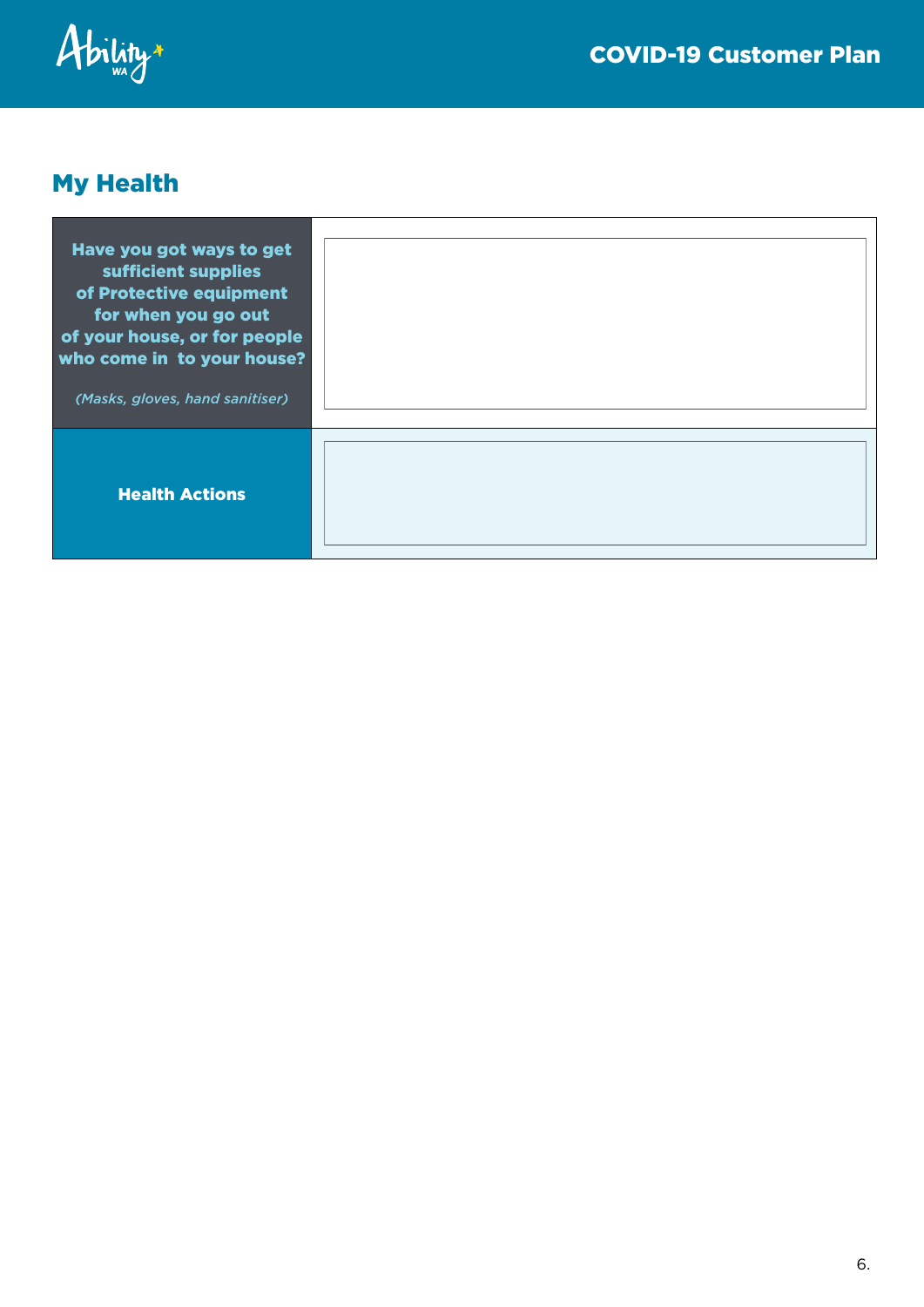

## My Living

| <b>Where do you live?</b>                                                   | By myself<br>With my family<br>With my friends<br>With a flatmate<br>In a Shared Independent Living (SIL) house<br><b>House location</b><br><b>Service provider</b> |
|-----------------------------------------------------------------------------|---------------------------------------------------------------------------------------------------------------------------------------------------------------------|
| Who is your<br>emergency contact?                                           | <b>Name</b><br><b>Ph Number</b>                                                                                                                                     |
| Who does your<br>shopping, cooking<br>and cleaning?                         | I do<br>My family<br>My friends<br>My support worker from<br>Online shopping<br>Other community/external service<br>My back up plan if I need to self-isolate is:   |
| Who supports your<br>personal care?<br>(showering/ dressing)                | I'm independent<br>My family<br>My friends<br>My Support Worker from<br><b>Other Community service</b><br>My back up plan if I need to self-isolate is:             |
| Do you need to think<br>about ordering additional<br>personal care supplies | No<br>Incontinence supplies<br>Tubing for nasogastric/PEG<br><b>Nutritional supplements</b><br>Other                                                                |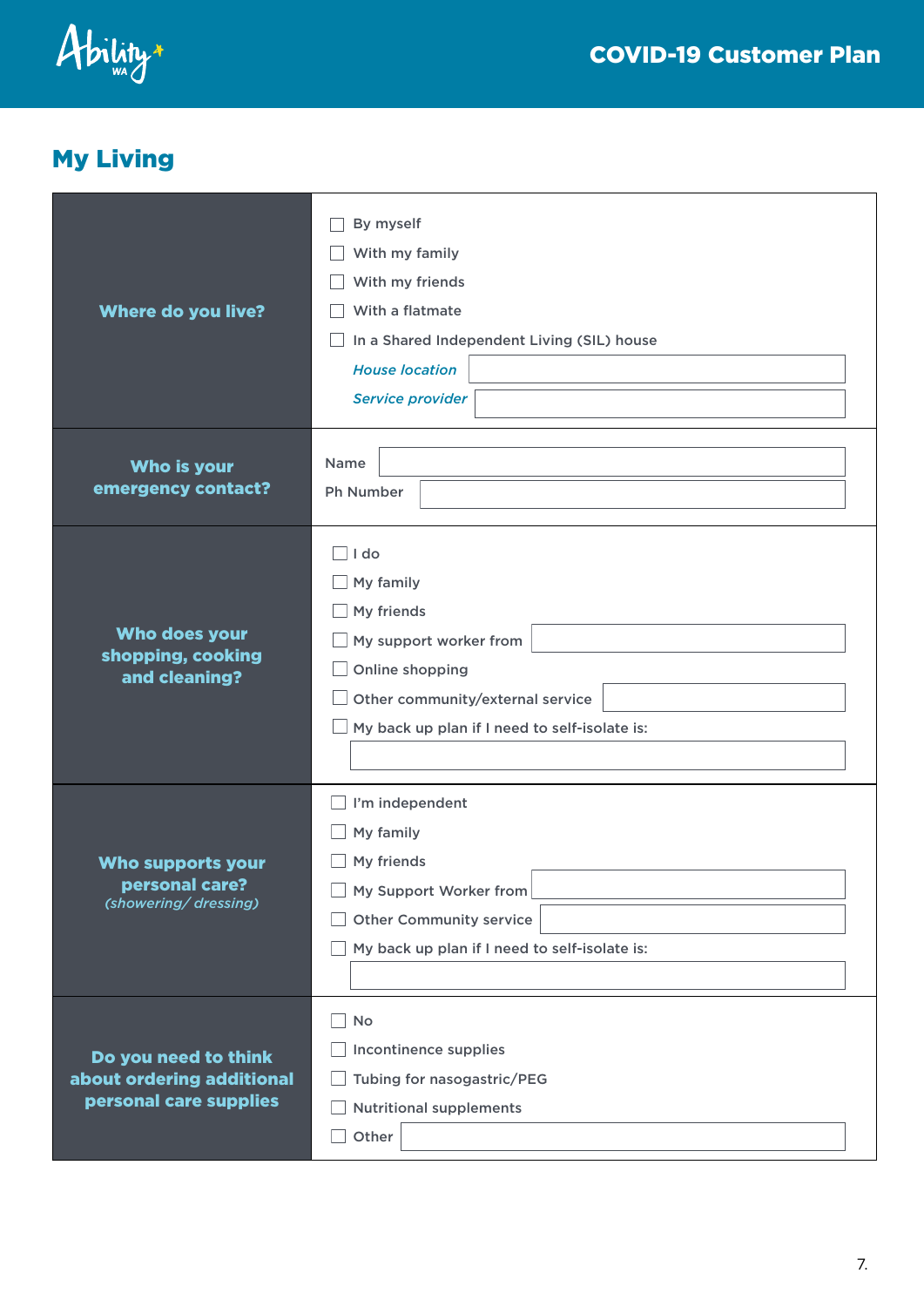

## My Living

| <b>Equipment you</b><br>need daily | None<br>My communication device<br>My mobility equipment (walker/wheelchair)<br>My sleep equipment<br>My nutritional supports (tubes/ nutritional supplements)<br>My positioning equipment (hoist)<br>New equipment<br>Will any of these pieces of equipment require assessment/review in the<br>next 6 months? |
|------------------------------------|-----------------------------------------------------------------------------------------------------------------------------------------------------------------------------------------------------------------------------------------------------------------------------------------------------------------|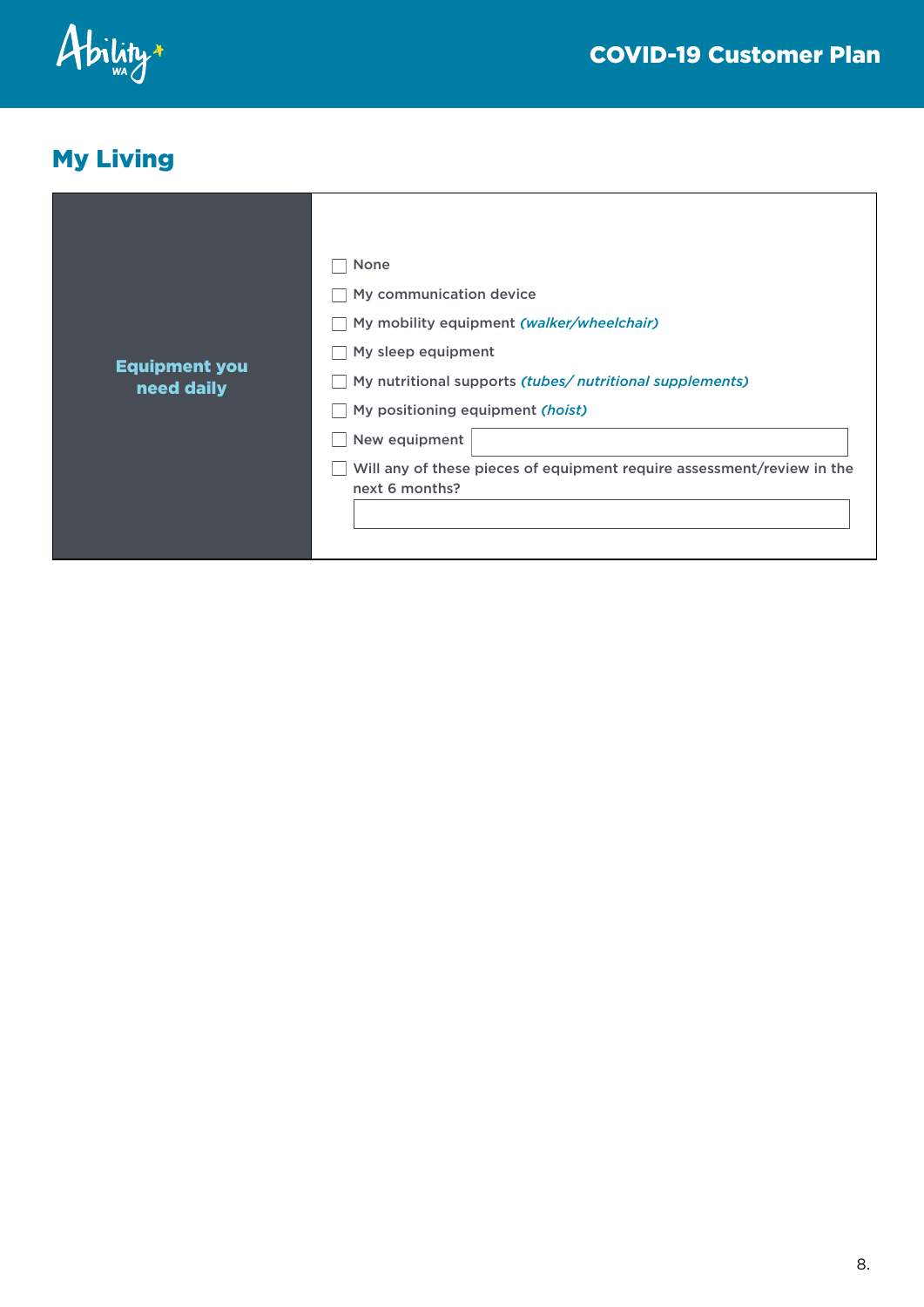$\mathcal{A}$ bility<sup>x</sup>

During community transmission of COVID-19 it is important to think about which services you wish to continue, alter or suspend based on your own individual services and choice. You can change your mind and contact us to discuss options available to you.

In certain circumstances, Ability WA's capacity to deliver services may be impacted. If this occurs we will communicate and consult with you.

#### My Services *(Review as appropriate)* Shared Independent Living

| Are there any<br>circumstances where<br>you would consider<br>moving out of Shared<br><b>Independent Living</b><br>services? | Yes<br>For short periods<br>For a longer period<br>What would these circumstances be?<br>Where would you live during this time? |
|------------------------------------------------------------------------------------------------------------------------------|---------------------------------------------------------------------------------------------------------------------------------|
| <b>Shared Independent</b><br><b>Living Action Plans</b>                                                                      |                                                                                                                                 |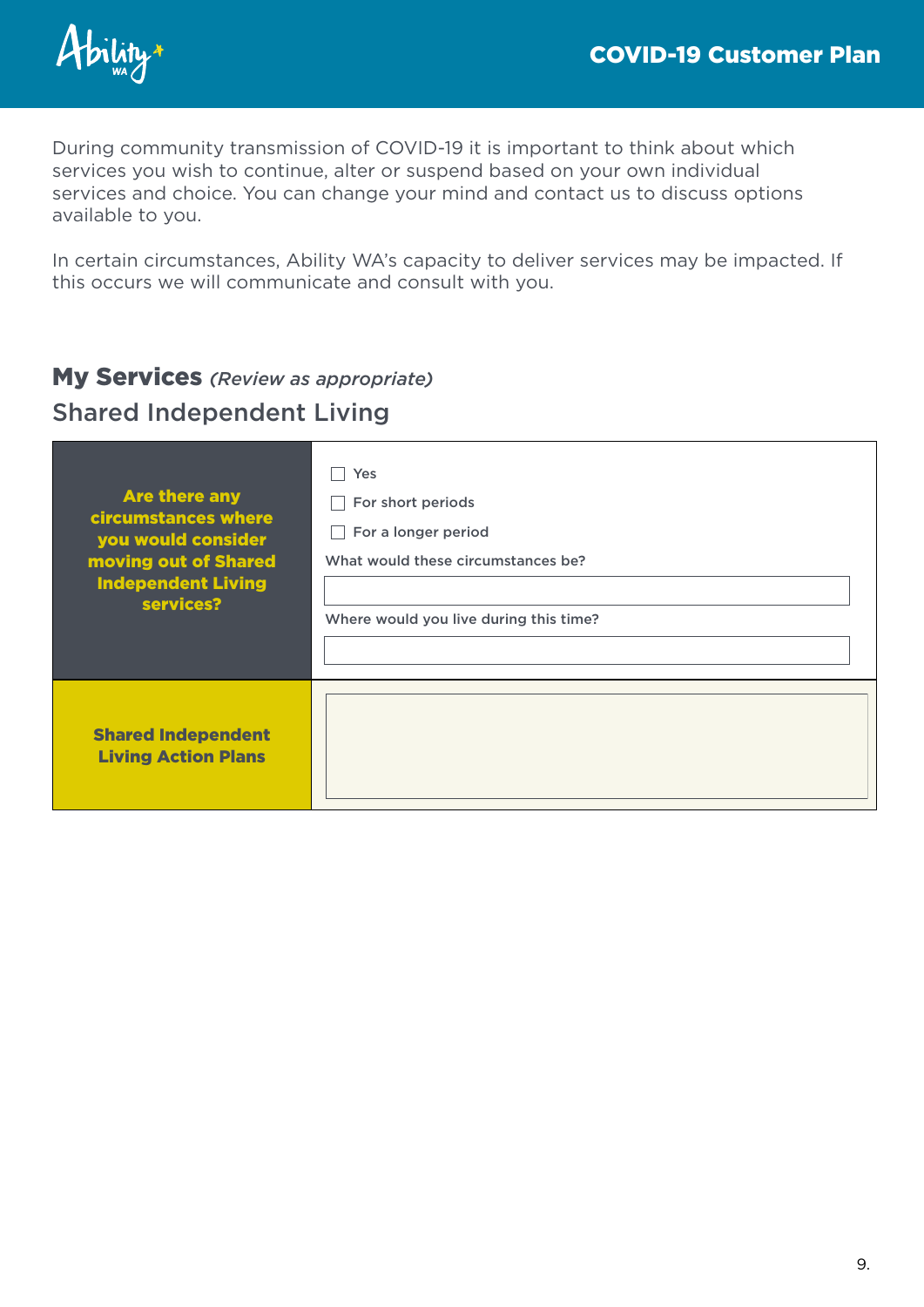

 $\overline{\phantom{a}}$ 

#### Therapy Services

|                                              | I want to stop all therapy services                     |
|----------------------------------------------|---------------------------------------------------------|
| <b>Physiotherapy</b>                         | I would like:                                           |
| <b>Occupational Therapy</b>                  | Individual Face to face (F2F)                           |
| <b>Speech Pathology</b>                      | Individual online (Tele-therapy)                        |
| <b>Social Work</b>                           | Group program (F2F)                                     |
| <b>Dietetics</b>                             | Group program online (Tele-therapy)                     |
|                                              | Home program                                            |
| If there is a COVID<br>outbreak in Perth how | <b>Clinical Specialist appointment (Consultability)</b> |
| will you receive your                        | Assessment                                              |
| therapy services?                            | Frequency                                               |
| It is important for                          | $2+p$ /week                                             |
| your health that these                       | 1 p/week                                                |
| services continue.                           | Fortnightly                                             |
|                                              | Monthly                                                 |
|                                              | <b>Quarterly review</b>                                 |
|                                              |                                                         |
|                                              |                                                         |
| <b>Therapy Services Plans</b>                |                                                         |
|                                              |                                                         |
|                                              |                                                         |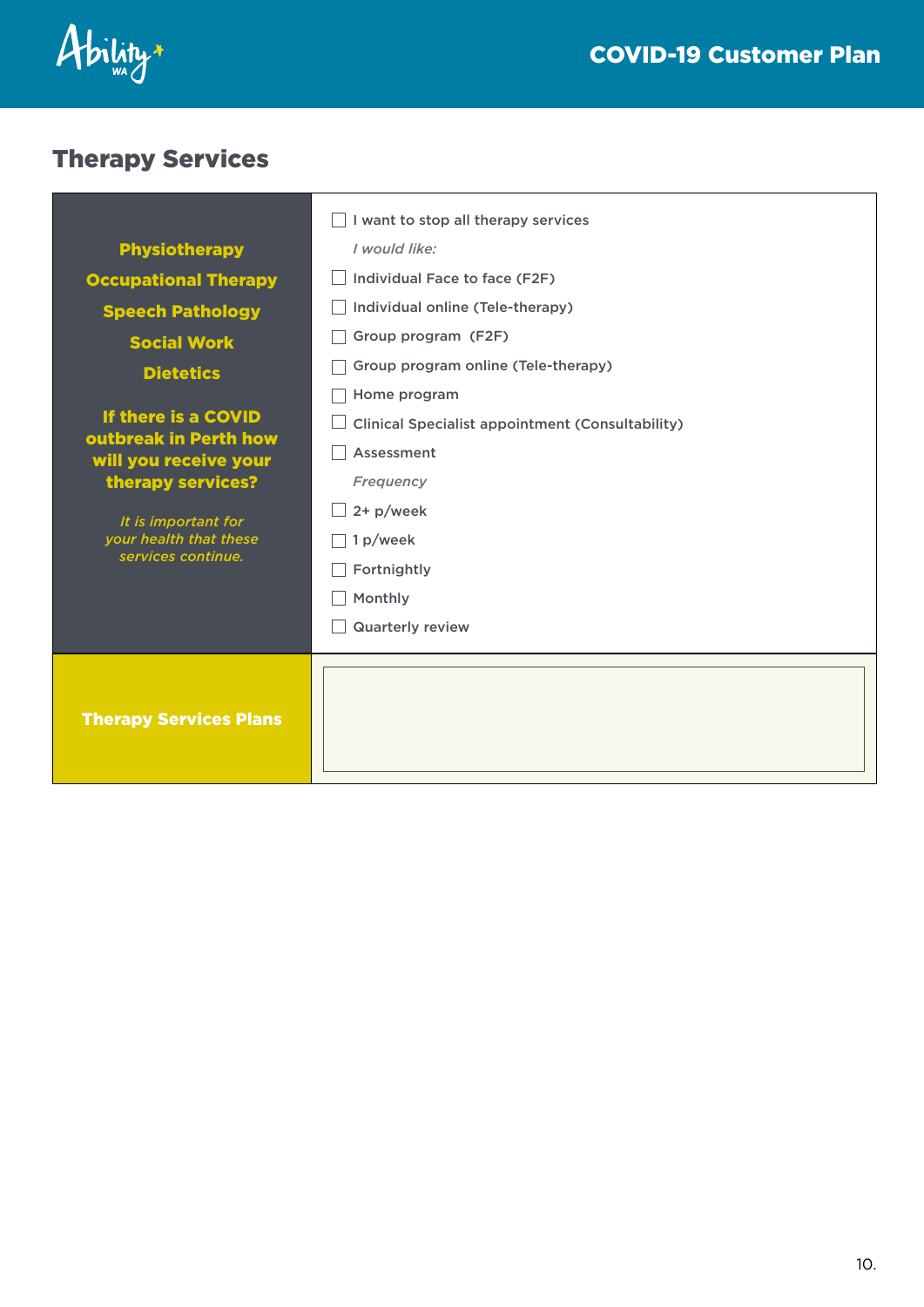

## Positive Behaviour Supports (PBS)

| <b>When there are changes</b><br>in routine (outside your<br>control) it may impact<br>behaviour.                                    | Yes - keep it going like it is now<br>No - I would like it to move to online                    |
|--------------------------------------------------------------------------------------------------------------------------------------|-------------------------------------------------------------------------------------------------|
| If you currently access<br><b>PBS services will you</b><br>want this to be delivered<br>in the same way you are<br>accessing it now? | Other<br>I would like to explore strategies to manage isolation with my PBS<br>practicioner now |

## Equipment Solutions

| Will any of your equipment<br>need to be reviewed for<br>safety or appropriateness?<br>If so then when? | Mobility Equipment (walkers, wheelchairs, scooters etc)<br>Review time-frame:<br><b>Communication Equipment (IPAD, devices)</b><br>Review time-frame:<br><b>Positioning Equipment (Hoists, sleep)</b><br><b>Review time-frame</b><br><b>Home Modifications Review</b><br><b>Review time-frame</b><br>Any equipment repairs required? If yes, please explain what is needed |
|---------------------------------------------------------------------------------------------------------|----------------------------------------------------------------------------------------------------------------------------------------------------------------------------------------------------------------------------------------------------------------------------------------------------------------------------------------------------------------------------|
| <b>Equipment Plans</b>                                                                                  |                                                                                                                                                                                                                                                                                                                                                                            |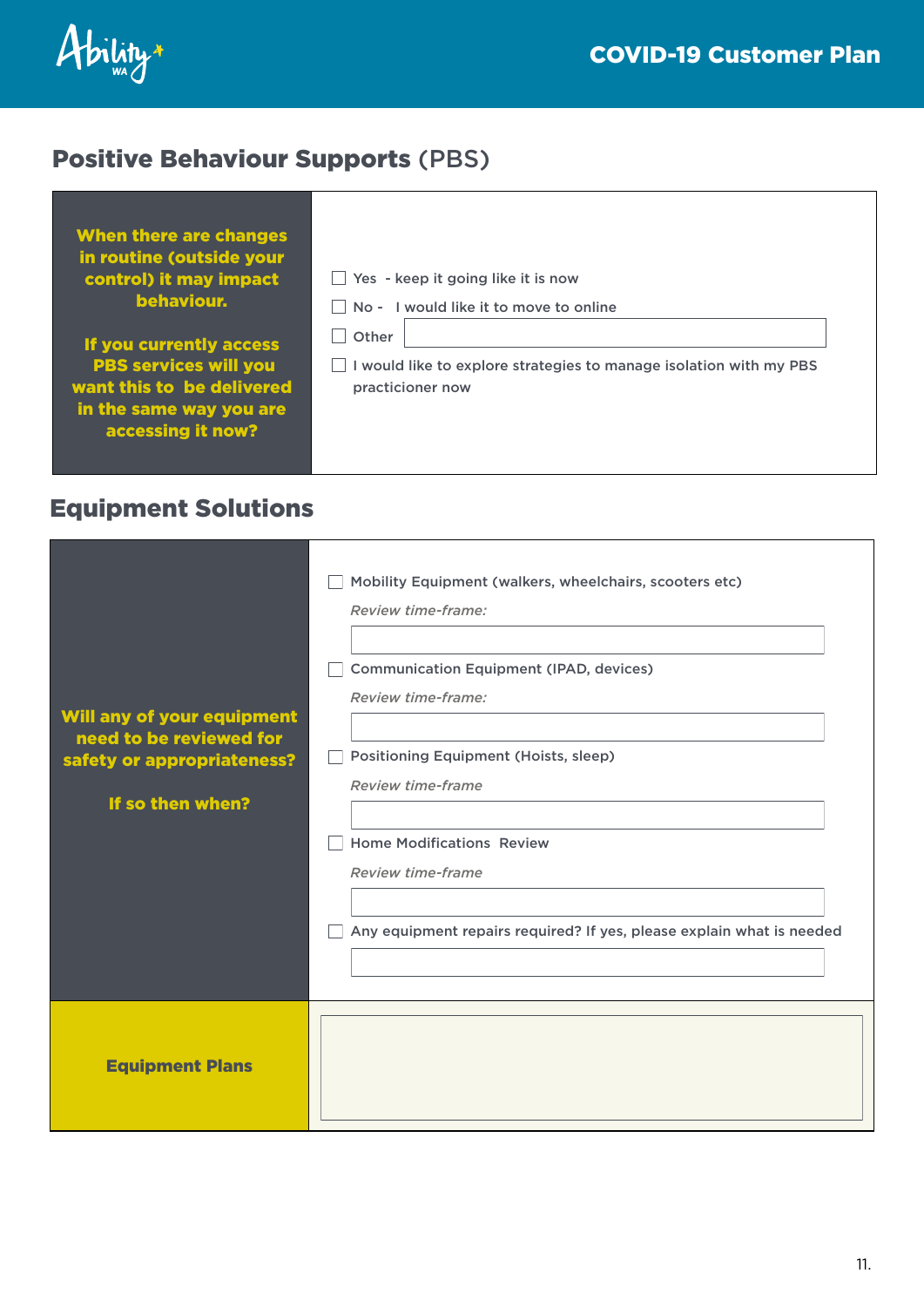

## **Short Term Accommodation (Respite)**

| Are you likely to need                         | Not required                        |
|------------------------------------------------|-------------------------------------|
| <b>Short Term accommodation</b>                | $\Box$ How many Days/Nights p/stay: |
| in the next 6 months?                          | Dates for stay - if known           |
| <b>Short Term</b><br><b>Accommodation Plan</b> |                                     |

#### Community Participation

#### Opportunities Program

|                                             | I want my current program to remain the same<br>I want to cease my program until |
|---------------------------------------------|----------------------------------------------------------------------------------|
|                                             | Not required                                                                     |
|                                             | I want to change my current program to include:                                  |
| How will you keep doing                     | Access community activities outside my home                                      |
| the things you want to                      | Develop my skills in my home                                                     |
| do on a daily basis if<br>there is a COVID  | Pursue recreational activities in the home                                       |
| outbreak in Perth?                          | Support with social connection                                                   |
|                                             | Support with after school activities.                                            |
|                                             | <b>Frequency</b>                                                                 |
|                                             | Days                                                                             |
|                                             | <b>Times</b>                                                                     |
|                                             |                                                                                  |
|                                             |                                                                                  |
| <b>Opportunities</b><br><b>Program Plan</b> |                                                                                  |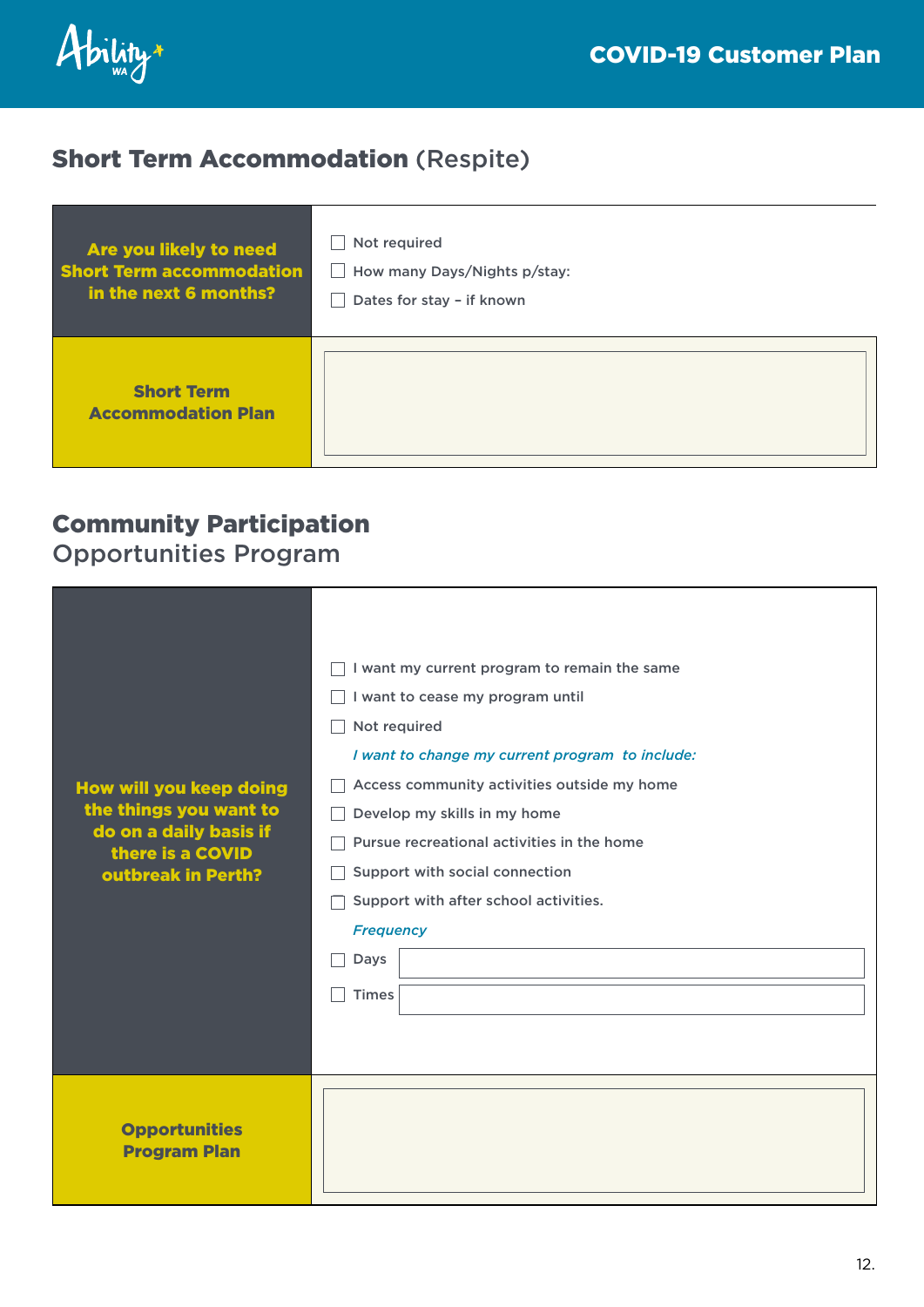

#### My Transport

| Are you reliant on anyone<br>for getting you places?<br>Will you need to think<br>differently about your<br>transport method if there<br>is a COVID outbreak? | <b>No</b><br>My family<br>My friends<br>L<br><b>Ability WA</b><br>Another organisation<br><b>Taxis</b><br><b>Ubers</b><br><b>Public transport</b><br><b>Alternative Plans:</b> |
|---------------------------------------------------------------------------------------------------------------------------------------------------------------|--------------------------------------------------------------------------------------------------------------------------------------------------------------------------------|
| <b>Transport Plan</b>                                                                                                                                         |                                                                                                                                                                                |

#### COVID-19 Awareness

| How are you going<br>to keep up to<br>date with the<br>exposure sites?                                                               | WA health link<br>My family member<br>My support worker<br>My friend<br><b>Name</b><br>Ph Number |
|--------------------------------------------------------------------------------------------------------------------------------------|--------------------------------------------------------------------------------------------------|
| Have you been provided<br>information about the<br><b>COVID-19 vaccination?</b>                                                      | Yes<br>No. I need information                                                                    |
| Do you need support to<br>discuss the COVID-19<br><b>Vaccination with your GP or</b><br>access vaccination clinics?                  | Yes<br>$\mathbf{I}$<br><b>No</b>                                                                 |
| If you have chosen to<br>suspend all services, would<br>you like Ability WA to<br>contact you periodically to<br>check you are safe? | Yes<br><b>No</b>                                                                                 |